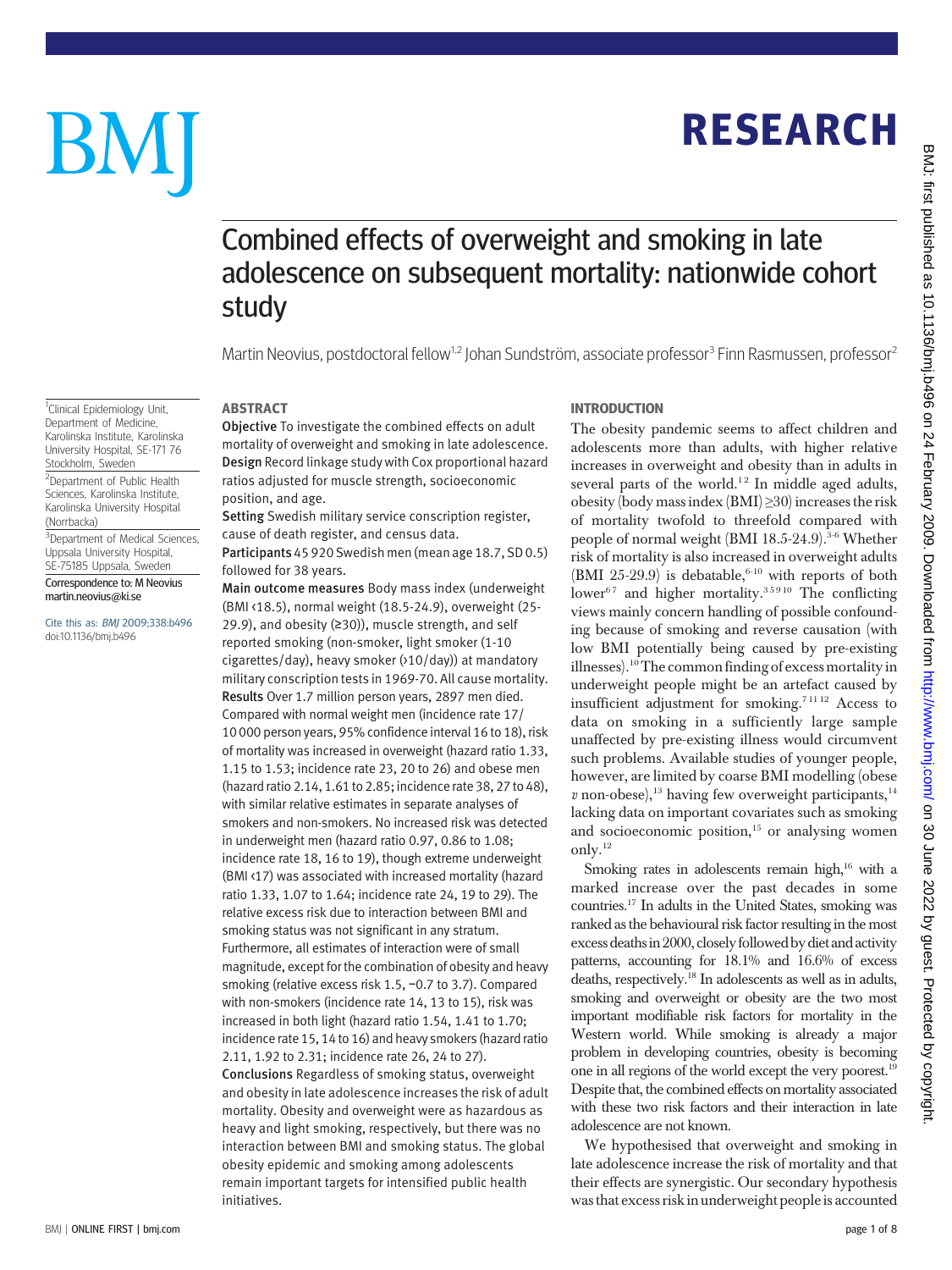for by smoking. We investigated these hypotheses using a large nationwide cohort of men from a military conscription registry.

#### **METHODS**

# Sample

The study was based on nationwide military conscription data from 49 321 Swedish men born 1949-51 who performed mandatory military conscription tests in 1969-70. The background of the military conscription registry data has been presented in detail elsewhere.<sup>20</sup> Only 2-3% of all Swedish men were exempt from conscription at this time, in most cases because of severe handicaps or congenital disorders. The men we included accounted for 97.7% of all conscripts in 1969- 70, with the 2.3% remaining born before 1949. Based on the unique personal identification number assigned to each Swedish citizen, we performed record linkage of the conscription registry and the cause of death registry. To be included in the current study, men were required to have performed their induction tests between the ages of 16 and 20 and have recorded data on measured weight and height and self reported smoking habits at conscription. The age restriction was used to keep the sample homogenous by age. Although most men in Sweden perform their conscription test the year they turn 18, some test at other ages.

#### Baseline examinations

We used WHO defined categories of body mass index (BMI, weight  $\frac{\text{kg}}{\text{height}}$  (m)<sup>2</sup>): underweight  $\left(\text{&}18.5\right)$ , normal weight (18.5-24.9), overweight (25-29.9), and obese (≥30).<sup>21</sup>

The conscription registry contains a small number of extreme values on weight, height, and BMI, which might be true values or represent errors in measurement or data entry. To minimise errors of random misclassifications, we applied exclusion limits for height  $(\leq 150 \text{ or } \geq 210 \text{ cm})$ , weight ( $\leq 40$  or  $\geq 150$  kg), and BMI ( $\leq 15$  or  $\geq 60$ ). We categorised smoking status into three levels(non-smoker, 1-10 (light smoker), >10 cigarettes/day (heavy smoker)) using a questionnaire. Covariates considered were muscle strength (leg extension, arm flexion, and hand grip), household socioeconomic status, and age at testing. We retrieved parental socioeconomic status(white collar, blue collar, self employed, other) in 1970 from the population and housing census in 1970. We used the highest of the maternal and paternal socioeconomic status as household socioeconomic status. If both were missing, we used the registered socioeconomic status of the military conscript.

#### Follow-up and outcomes

Mortality data were retrieved from the national cause of death registry until 1 September 2007. Participants

Table 1 <sup>|</sup> Baseline characteristics of study population\* according to BMI†. Figures are numbers (percentage) or means (SD) for continuous variables

|                                        | Underweight                       | Normal weight                     | Overweight             | Obesity                | <b>Total</b>                      |
|----------------------------------------|-----------------------------------|-----------------------------------|------------------------|------------------------|-----------------------------------|
| No (%) in group                        | 6325 (13.8)                       | 36 605 (79.7)                     | 2623(5.7)              | 367(0.8)               | 45 920 (100)                      |
| Anthropometry:                         |                                   |                                   |                        |                        |                                   |
| Height (cm)                            | 178.6 (6.5)                       | 178.1(6.3)                        | 177.7(6.4)             | 177.2(6.7)             | 178.1(6.3)                        |
| Weight (kg)                            | 56.3(4.6)                         | 66.7(6.8)                         | 84.1 (7.4)             | 101.1 (10.0)           | 66.6(9.2)                         |
| <b>BMI</b>                             | 17.6(0.7)                         | 21.0(1.6)                         | 26.6(1.3)              | 32.2(2.0)              | 21.0(2.6)                         |
| Smoking:                               |                                   |                                   |                        |                        |                                   |
| Non-smoker                             | 2325 (37)                         | 15 430 (42)                       | 1107 (42)              | 145 (40)               | 19 007 (41)                       |
| $1-10$ /day                            | 2286 (36)                         | 11 771 (32)                       | 711(27)                | 84(23)                 | 14 852 (32)                       |
| $>10$ /day                             | 1714 (27)                         | 9404 (26)                         | 805 (31)               | 138 (38)               | 12 061 (26)                       |
| Covariates:                            |                                   |                                   |                        |                        |                                   |
| Age (years)                            | 18.7(0.5)                         | 18.7(0.5)                         | 18.7(0.5)              | 18.7(0.5)              | 18.7(0.5)                         |
| Hand grip‡                             | 549 (85)                          | 613 (96)                          | 648 (107)              | 653 (112)              | 607 (98)                          |
| Arm flexion‡                           | 311 (57)                          | 375 (76)                          | 424 (88)               | 438 (89)               | 369 (79)                          |
| Leg extension <sup>±</sup>             | 459 (83)                          | 542 (99)                          | 601 (110)              | 623 (122)              | 535 (103)                         |
| Socioeconomic status:                  |                                   |                                   |                        |                        |                                   |
| White collar                           | 2953 (47)                         | 15 549 (42)                       | 913 (35)               | 99 (27)                | 19 514 (43)                       |
| <b>Blue collar</b>                     | 2308 (37)                         | 13 723 (38)                       | 1198 (46)              | 198 (54)               | 17 427 (38)                       |
| Self employed                          | 842 (13)                          | 6229 (17)                         | 448 (17)               | 63(17)                 | 7582 (17)                         |
| Other                                  | 220(3)                            | 1088(3)                           | 64(2)                  | 7(2)                   | 1379 (3)                          |
| Incidence of death:                    |                                   |                                   |                        |                        |                                   |
| Deaths                                 | 400                               | 2231                              | 217                    | 49                     | 2897                              |
| Person years                           | 228 529                           | 1 3 2 1 9 8 8                     | 94 915                 | 13052                  | 1658485                           |
| Deaths/10 000 person years<br>(95% CI) | 17.5<br>$(15.8 \text{ to } 19.2)$ | 16.9<br>$(16.2 \text{ to } 17.6)$ | 22.9<br>(19.8 to 25.9) | 37.5<br>(27.0 t0 48.1) | 17.5<br>$(16.8 \text{ to } 18.1)$ |
|                                        |                                   |                                   |                        |                        |                                   |

\* Data missing on leg strength for 8, arm strength for 17, and socioeconomic status for 18. †Body mass index (kg/m<sup>2</sup>): underweight <18.5, normal weight 18.5-24.9, overweight 25-29.9, obese ≥30. ‡Measured in newtons.

on 30 June 2022 by guest. Protected by copyright. <http://www.bmj.com/> BMJ: first published as 10.1136/bmj.b496 on 24 February 2009. Downloaded from

10.1136/bmj.b496 on 24 February 2009. Downloaded from http://www.bmj.com/ on 30 June 2022 by guest. Protected by copyrigh

BMJ: first published

as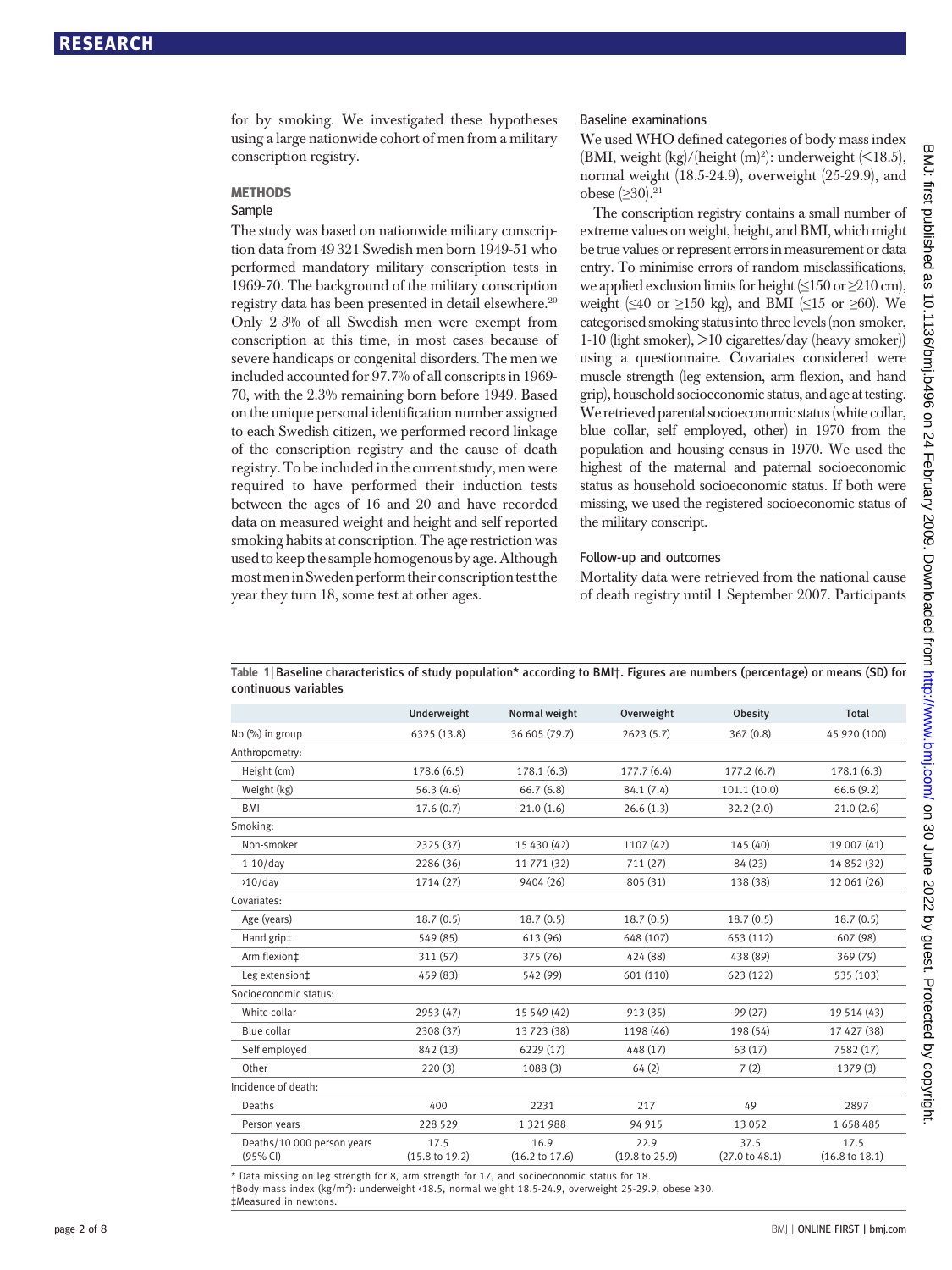#### Table 2 <sup>|</sup> Deaths in smokers and non-smokers according to BMI\* category

|                 | Non-smoker (n=18<br>990) | Smoker<br>$(n=26894)$ | Light smoker (1-10/day)<br>$(n=14846)$ | Heavy smoker $(210/day)$<br>$(n=12048)$ | Total (n=45 884) |
|-----------------|--------------------------|-----------------------|----------------------------------------|-----------------------------------------|------------------|
| Person yearst   | 689 628                  | 968 138               | 536 243                                | 431895                                  | 1657766          |
| Deaths (total)+ | 806                      | 2072                  | 976                                    | 1096                                    | 2878             |
| BMI category:   |                          |                       |                                        |                                         |                  |
| Underweight     | 96                       | 301                   | 138                                    | 163                                     | 397              |
| Normal          | 634                      | 1582                  | 760                                    | 822                                     | 2216             |
| Overweight      | 63                       | 153                   | 68                                     | 85                                      | 216              |
| Obese           | 13                       | 36                    | 10                                     | 26                                      | 49               |
|                 |                          |                       |                                        |                                         |                  |

\*Body mass index (kg/m<sup>2</sup> ): underweight <18.5, normal weight 18.5-24.9, overweight 25-29.9, obese ≥30.

†Deaths and person years are for participants with data on all covariates used in Cox regressions in tables 4 and 5. Therefore numbers do not equal those shown in table 1.

who did not die during follow-up were censored at that time or at time of emigration.

#### Statistical analysis

Data were analysed with SAS (version 9, SAS Institute, Cary, NC) and Stata (version 10.0, College Station, TX). Unadjusted incidence rates (deaths/10 000 person years) and Kaplan-Meier failure functions were used to present the absolute risk of death. A Cox proportional hazards model was used to model time to





Fig 1 <sup>|</sup> Cumulative mortality according to obesity status (underweight (BMI <18.5), normal weight (18.5-24.9), overweight (25-29.9), obesity ( $\geq$ 30)) and smoking status over 38 years of observation

event for estimation of relative risks of death, unadjusted and adjusted for potential confounding variables.22 Reference categories were normal BMI and non-smoker.

Initially we fitted unadjusted models for BMI, smoking, and both variables combined. These three models were thereafter adjusted for muscle strength, socioeconomic status, and age at testing. Multivariable adjusted BMI models were then repeated in four categories of smoking (non-smokers, smokers, light smokers, and heavy smokers) and smoking models were repeated in four categories of BMI (underweight, normal weight, overweight, and obesity).

In our secondary analyses, we fitted an additional model with the underweight category split into moderate (BMI 17-18.4) and extreme underweight (BMI<17) to detect potential differences. Also, for comparison with previous work on adolescent women,<sup>12</sup> we fitted a model with BMI 18.5-21.9 as reference to investigate whether small increases in BMI (22.0-24.9) were associated with excess risk.

We investigated biological interaction, as defined by Rothman,<sup>23</sup> between BMI and smoking status by calculating the relative excess risk because of the interaction (RERI) by using the methods outlined by Andersson et al.<sup>24</sup> In this analysis we calculated the separate contributions to the relative risk of death from the BMI category, smoking category, and the interaction between the two. In the absence of a biological interaction between BMI and smoking status, the relative excess risk will be 0.

Using bootstrap estimated 95% confidence intervals obtained by re-sampling 45 000 individuals 1000 times, we compared the hazard ratios for heavy smoking (v non-smoking) and obesity (v normal weight) and those for light smoking  $(v \text{ non-smoking})$ and overweight  $(v \text{ normal weight})$  in the fully adjusted model.

Few data were missing, and Cox regressions were based on complete case analyses.

Of 50 398 participants in the database, 889 had no recorded data on smoking, while 951 had weight, height, or BMI outside the acceptable limits. Of the 48 691 remaining participants, we excluded 2771 as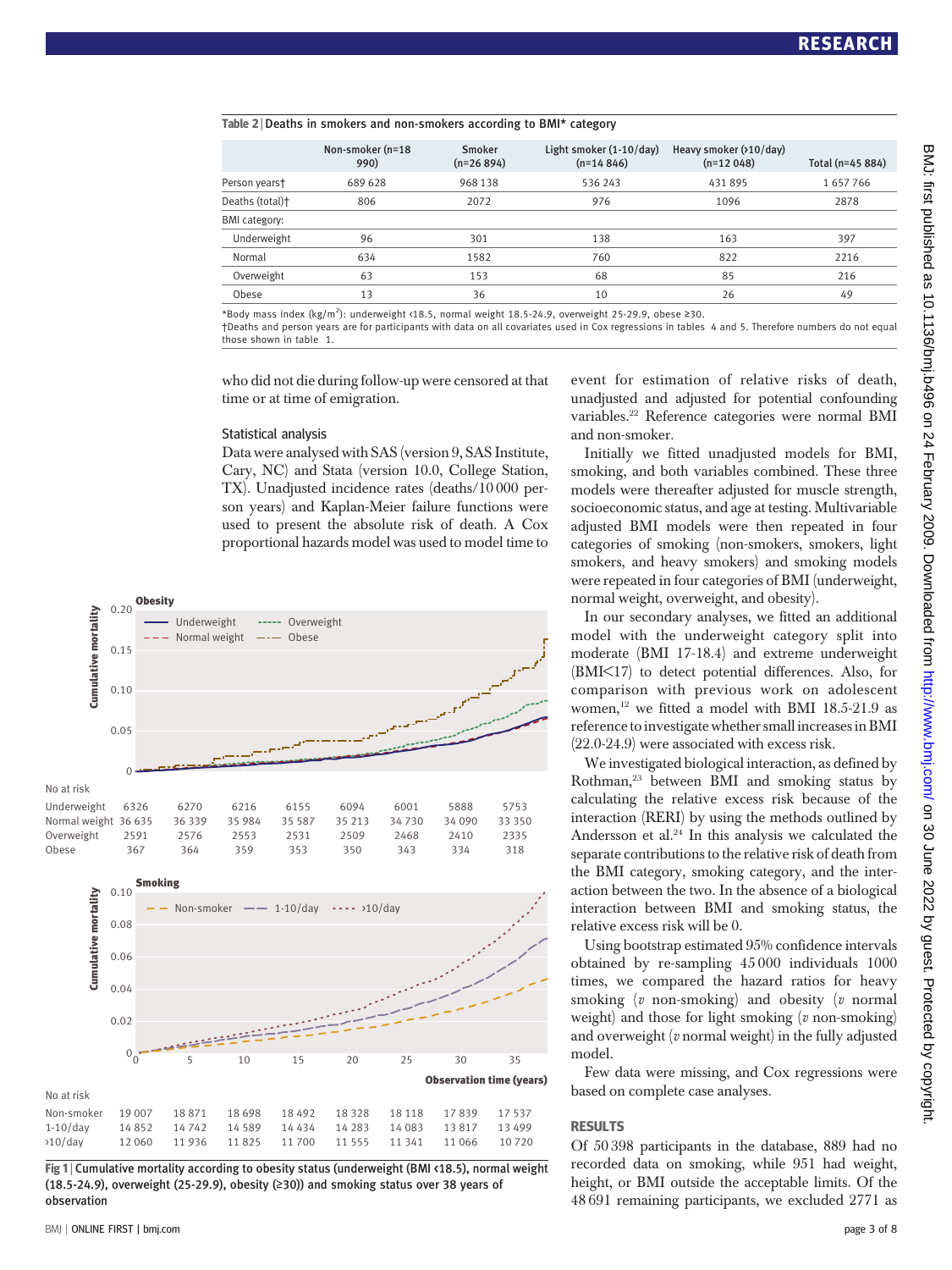#### Table 3 <sup>|</sup> Deaths in BMI\* categories according to smoking status

|                         | Underweight<br>$(n=6320)$ | Normal weight (n=36<br>575) | Overweight<br>$(n=2622)$ | Obese (n=367) | Total (n=45 884) |
|-------------------------|---------------------------|-----------------------------|--------------------------|---------------|------------------|
| Person years†           | 228 431                   | 1 3 2 1 3 9 8               | 94885                    | 13052         | 1657766          |
| Deaths (total)+         | 397                       | 2216                        | 216                      | 49            | 2878             |
| Smoking category:       |                           |                             |                          |               |                  |
| Non-smoker              | 96                        | 634                         | 63                       | 13            | 806              |
| Light smoker (1-10/day) | 138                       | 760                         | 68                       | 10            | 976              |
| Heavy smoker (>10/day)  | 163                       | 822                         | 85                       | 26            | 1096             |

\*Body mass index (kg/m<sup>2</sup> ): underweight <18.5, normal weight 18.5-24.9, overweight 25-29.9, obese ≥30.

†Deaths and person years are for participants with data on all covariates used in Cox regressions in tables 4 and 5. Therefore numbers do not equal those shown in table 1.

they were aged >20 at the conscription test, leaving a final 45 920 participants for analysis. Table 1 shows details of the participants. Tables 2 and 3 show deaths according to BMI category and smoking.

#### Unadjusted survival analyses

During 1.7 million person years (median 38 years) of follow-up, 2897men died and 1806 emigrated. Figure 1 shows the cumulative mortality during follow-up according to obesity and smoking status.

The incidence of death was the lowest in normal weight men and highest in obese men (table 1, fig 1). In unadjusted models with normal weight participants as reference, the risk of mortality was significantly higher for overweight (hazard ratio 1.35, 95% confidence interval 1.17 to 1.55, P<0.001) and obese (2.25, 1.70 to 2.98, P<0.001) men but not underweight men (1.04, 0.93 to 1.15,  $P=0.51$ ). With non-smokers as the reference category, there was a gradually increasing risk from men who smoked 1-10 cigarettes/day (1.55, 1.41 to 1.70, P<0.001) to >10 cigarettes/day (2.18, 1.99 to 2.39, P<0.001) in unadjusted analyses. The absolute risks of death were 14.2 (13.3 to 15.1), 15.2 (14.2 to 16.2), and 25.5 (24.0 to 27.0) per 10 000 person years in non-smokers, light smokers, and heavy smokers, respectively.

#### Multivariable adjusted survival analyses

The significantly increased risks in overweight and obese men remained in our multivariable adjusted analyses of obesity status as a predictor for mortality, with adjustment for smoking, muscle strength, socioeconomic status, and age (table 4). The hazard ratios changed little when we included or excluded smoking as a covariate or analysed smokers and non-smokers separately. When we further stratified participants into light and heavy smokers, the direction of the point estimates for the BMI categories remained the same, although the confidence intervals widened. The hazard ratio among underweight men did not differ significantly from that in normal weight men in any category.

Similarly, the hazard ratios for smoking remained unchanged before and after adjustment for BMI status (table 5). Although the point estimates differed in magnitude across BMI categories, all were in the same direction and all but one were significant.

#### Subcategories of BMI and risk of mortality

Although being underweight (BMI <18.5) was not associated with increased risk compared with normal weight, further stratification showed that extremely underweight men  $(BMI \leq 17)$  had a significantly increased risk of about the same magnitude (adjusted hazard ratio 1.33, 1.07 to 1.64, P=0.009; unadjusted 1.47, 1.20 to 1.80, P<0.001) as that in overweight men compared with the normal weight reference category.

Further stratification of the normal weight group also showed significant graded increases from a BMI of 18.5-21.9(reference)to BMI 22-24.9(1.15, 1.05to 1.27, P=0.004).

#### Combined effects of smoking and BMI

Figure 2 shows the combined effects of smoking and obesity status. The unadjusted mortality rate was similar for obese non-smokers and normal weight heavy smokers. After adjustment, the difference in

## Table 4 | Relative risks of premature death estimated by Cox regression analysis\* (with 95% confidence intervals) according to categories of BMI† and smoking

| Total (n=45 884)                             |                                            | <b>Smoking status</b>               |                                           |                                            |                                      |  |
|----------------------------------------------|--------------------------------------------|-------------------------------------|-------------------------------------------|--------------------------------------------|--------------------------------------|--|
| Base model                                   | Adjusted also for<br>smoking               | Non-smokers<br>$(n=18990)$          | Smokers (n=26 894)                        | Light $(1-10/day)$<br>$(n=14846)$          | Heavy $(210/day)$<br>$(n=12048)$     |  |
| $1.00$ (0.89 to 1.12),<br>$P=0.99$           | $0.97$ (0.86 to 1.08),<br>$P=0.56$         | $0.94$ (0.75 to 1.18),<br>$P=0.62$  | $0.97$ (0.85 to 1.11),<br>$P=0.69$        | $0.91$ (0.75 to 1.10),<br>$P=0.32$         | $1.05$ (0.88 to 1.25),<br>$P=0.61$   |  |
|                                              |                                            |                                     |                                           |                                            |                                      |  |
| $1.34$ (1.16 to 1.55),<br>P <sub>0.001</sub> | $1.33(1.15 \text{ to } 1.53)$ ,<br>P<0.001 | 1.37 (1.05 to 1.79),<br>$P=0.02$    | $1.35(1.14 \text{ to } 1.60),$<br>P<0.001 | $1.44$ , $(1.11$ to $1.86)$ ,<br>$P=0.006$ | $1.23$ (0.98 to 1.54),<br>$P = 0.08$ |  |
| $2.22$ (1.66 to 2.95),<br>P<0.001            | $2.14$ (1.61 to 2.85),<br>P<0.001          | $2.16$ (1.24 to 3.76),<br>$P=0.007$ | $2.23$ (1.60 to 3.12),<br>P<0.001         | $1.83$ (0.98 to 3.42),<br>$P=0.06$         | $2.27$ (1.53 to 3.38),<br>P<0.001    |  |
|                                              |                                            |                                     |                                           |                                            |                                      |  |

All models adjusted for muscular strength, socioeconomic status, and age.

†Body mass index (kg/m<sup>2</sup> ): underweight <18.5, normal weight 18.5-24.9, overweight 25-29.9, obese ≥30.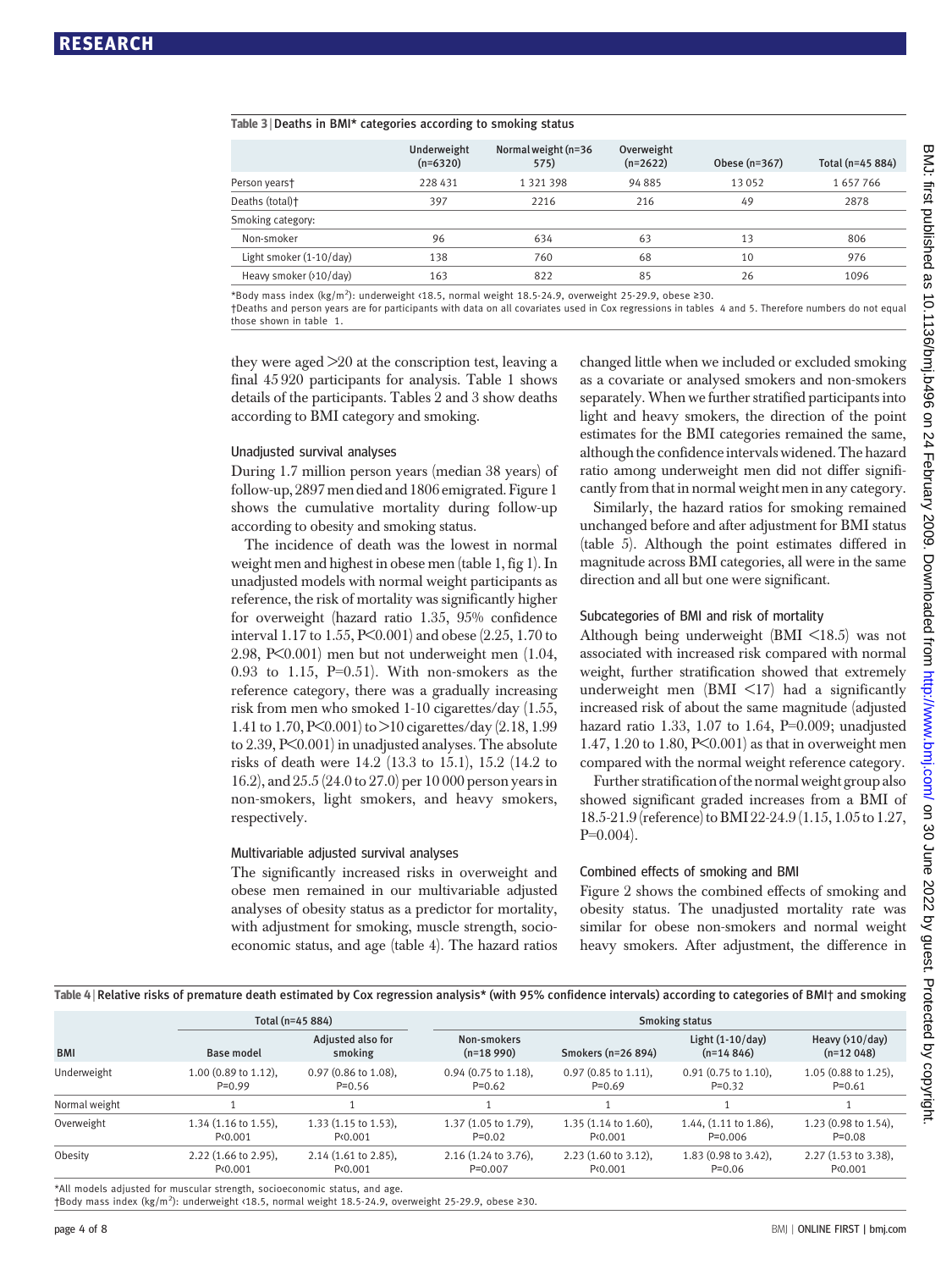|                    |                                                                          | . .                               |                                     |                                   |                                           |                                    |  |  |
|--------------------|--------------------------------------------------------------------------|-----------------------------------|-------------------------------------|-----------------------------------|-------------------------------------------|------------------------------------|--|--|
|                    |                                                                          | Total (n=45 884)                  |                                     | Obesity status                    |                                           |                                    |  |  |
| Smoking            | <b>Base model</b>                                                        | <b>Adjusted also for BMI</b>      | Underweight (n=6320)                | Normal weight (n=36<br>575)       | Overweight (n=2622)                       | Obese (n=367)                      |  |  |
| Non-smokers        |                                                                          |                                   |                                     |                                   |                                           |                                    |  |  |
| Light $(1-10/day)$ | 1.53 (1.40 to 1.68),<br>P<0.001                                          | $1.54$ (1.41 to 1.70),<br>P<0.001 | $1.47$ (1.13 to 1.91),<br>$P=0.004$ | $1.56$ (1.40 to 1.73),<br>P<0.001 | $1.66$ (1.17 to 2.35),<br>$P=0.005$       | $1.36$ (0.60 to 3.11),<br>$P=0.46$ |  |  |
| Heavy $(210/day)$  | $2.11$ (1.93 to 2.32),<br>P<0.001                                        | $2.11$ (1.92 to 2.31),<br>P<0.001 | 2.36 (1.83 to 3.04),<br>P<0.001     | 2.09 (1.89 to 2.32),<br>P<0.001   | $1.85(1.33 \text{ to } 2.57),$<br>P<0.001 | $2.17$ (1.11 to 4.23),<br>$P=0.02$ |  |  |
|                    | *All models adjusted for muscular strength socioeconomic status, and ago |                                   |                                     |                                   |                                           |                                    |  |  |

Table 5 | Relative risks of premature death estimated by Cox regression analysis\* (with 95% confidence intervals) according to categories of smoking and BMI†

\*All models adjusted for muscular strength, socioeconomic status, and age.

†Body mass index (kg/m<sup>2</sup> ): underweight <18.5, normal weight 18.5-24.9, overweight 25-29.9, obese ≥30.

hazard ratios between heavy smoking (v non-smoking) and obesity (v normal weight) was −0.02 (bootstrap obtained 95% confidence interval −0.69 to 0.64, P=0.96). Similarly, overweight and light smoking were associated with similar increases in risk of mortality with a difference in hazard ratios between light smoking  $(v \text{ non-smoking})$  and overweight  $(v \text{)}$ normal weight) of 0.22 (−0.04 to 0.45, P=0.08).

Compared with normal weight men who did not smoke, the hazard ratios for groups defined by BMI and smoking status were large  $(1.31 \text{ to } 4.74; \text{table } 6)$  and highly significant (P<0.001 to P=0.02) for all but two groups: moderately underweight non-smokers (0.92, 0.72 to 1.17, P=0.48) and extremely underweight nonsmokers (1.24, 0.81 to 1.91). Overweight and obese heavy smokers, respectively, had hazard ratios  $\geq 2$  $(2.55, 2.03 \text{ to } 3.20, P \le 0.001)$  and close to five times higher  $(4.74, 3.20 \text{ to } 7.03, P \le 0.001)$  than normal weight non-smokers.

Figure 3 shows the separate contributions to the relative risk of death from BMI and smoking status, as well as the interaction between the two. The relative excess risk due to interaction between smoking and BMI status did not reach significance in any category of BMI. Furthermore, the point estimates were generally small: the interaction between mild smoking and either underweight, overweight, or obesity resulted in contributions to the relative risk of −0.1 to 0.4, and heavy smoking with underweight or overweight increased the relative risk with 0.1 over and above what would be expected from the two risk factors without any



Fig 2 | Unadjusted incidence rates for mortality showing combined effects of BMI and smoking (n=45 920). Light smoker=1-10 cigarettes/day; heavy smoker >10 cigarettes/ day

interaction effect. Though not significant, however, the combined effect of obesity and heavy smoking was large, with a relative excess risk due to interaction of 1.5.

#### **DISCUSSION**

In this follow-up study of men aged 16-19 at baseline we found a J shaped relation between BMI and premature death in non-smokers as well as in light and heavy smokers. Compared with men of normal weight, we found excess risks for overweight and obese men, irrespective of smoking status. Although the combination of heavy smoking and obesity was associated with a large increase in risk, we found no significant interaction between BMI and smoking status. The risks of mortality for underweight, overweight, and obesity were of similar magnitude in models that analysed smokers and non-smokers separately, as well as in models with multivariate adjustment. The excess risk conferred by obesity in late adolescence was of similar magnitude as smoking >10 cigarettes/day, and

Table 6 <sup>|</sup> Adjusted\* hazard ratios for mortality according to BMI and smoking†

| <b>BMI and smoking</b>             | Hazard ratio (95% CI) | P value |  |  |  |  |
|------------------------------------|-----------------------|---------|--|--|--|--|
| Extreme underweight (BMK17)        |                       |         |  |  |  |  |
| Non-smoker                         | 1.24 (0.81 to 1.91)   | 0.32    |  |  |  |  |
| Light smoker                       | 1.80 (1.25 to 2.59)   | 0.002   |  |  |  |  |
| Heavy smoker                       | 3.09 (2.26 to 4.23)   | (0.001) |  |  |  |  |
| Moderate underweight (BMI 17-18.4) |                       |         |  |  |  |  |
| Non-smoker                         | $0.92$ (0.72 to 1.17) | 0.48    |  |  |  |  |
| Light smoker                       | 1.31 (1.06 to 1.61)   | 0.01    |  |  |  |  |
| Heavy smoker                       | 2.00 (1.64 to 2.44)   | (0.001) |  |  |  |  |
| Normal weight (BMI 18.5-24.9)      |                       |         |  |  |  |  |
| Non-smoker                         | 1.00                  |         |  |  |  |  |
| Light smoker                       | 1.56 (1.40 to 1.73)   | (0.001) |  |  |  |  |
| Heavy smoker                       | 2.10 (1.89 to 2.33)   | (0.001) |  |  |  |  |
| Overweight (BMI 25-29.9)           |                       |         |  |  |  |  |
| Non-smoker                         | 1.36 (1.05 to 1.77)   | 0.02    |  |  |  |  |
| Light smoker                       | 2.33 (1.81 to 3.00)   | (0.001) |  |  |  |  |
| Heavy smoker                       | 2.55 (2.03 to 3.20)   | (0.001) |  |  |  |  |
| Obesity (BMI ≥30)                  |                       |         |  |  |  |  |
| Non-smoker                         | 2.14 (1.24 to 3.72)   | 0.01    |  |  |  |  |
| Light smoker                       | 2.88 (1.54 to 5.39)   | 0.00    |  |  |  |  |
| Heavy smoker                       | 4.74 (3.20 to 7.03)   | (0.001) |  |  |  |  |
|                                    |                       |         |  |  |  |  |

\*Adjusted for muscle strength, socioeconomic status, and age. †Light smoking 1-10 cigarettes/day, heavy smoking >10 cigarettes/day.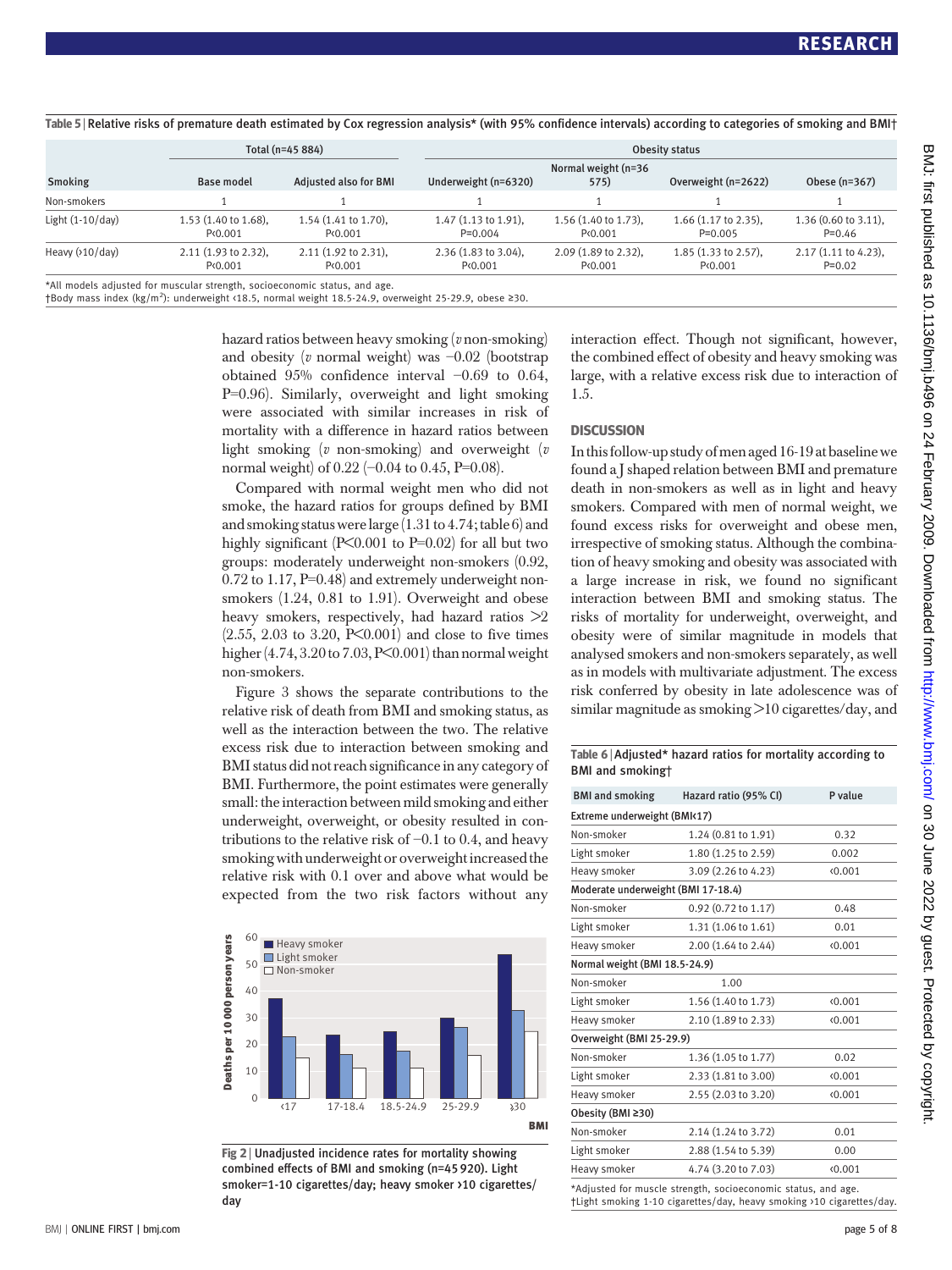

Fig 3 <sup>|</sup> Relative risks of death with separate contributions from the exposure categories BMI status, smoking status, and their interaction, with point estimates and 95% confidence intervals for relative excess risk due to interaction (RERI) between BMI and smoking status. Models adjusted for muscle strength, socioeconomic status, and age

the risk associated with overweight was similar to that of 1-10/day.

#### Absence of interaction between BMI and smoking

Most previous studies on the relation between BMI in late adolescence and mortality have not had access to data on smoking. $131525$  In one study of US female nurses based on recalled BMI at age 18, van Dam et al found a similar relative risk of mortality across categories of BMI in non-smokers as in the sample as a whole, describing a linear rather than a J shaped association.12 This might support the notion of an absence of interaction. Our findings in Swedish men largely agree with that study. We also explicitly investigated potential synergistic effects between smoking and categories of BMI and found no significant interaction between light or heavy smoking with either underweight or overweight. The combination of obesity and heavy smoking was associated with a seemingly large relative excess risk because of interaction, though it did not reach significance.

#### Overweight and mortality

The finding of a significantly increased risk of death with obesity agrees with several previous studies in late adolescence.12 13 15 Regarding overweight, the evidence is more mixed for older adults, $3-7$  while few previous studies have investigated this issue in late adolescence for men. For US women, data based on recalled BMI at age 18 have previously shown increased relative risks for all cause mortality in overweight women compared with women with BMI 18.5-21.9.<sup>12</sup> Significantly increased risks of death for Norwegian men and women aged 14-19 with a BMI between the 85th and 94th centile have also been reported, but no data were available on any potential confounders.15 Our findings constitute an extension of these previous findings. The current study and the two previous<sup>1215</sup> studies indicate adolescent overweight to be a serious health concern, in contrast with some reports from adult samples. $6-8$ The higher hazard ratios found in adolescent women might partly be caused by the different choice of reference category  $(18.5-21.9 \text{ v } 18.5-24.9)$ , which probably inflated the relative risks in the study by van Dam et al.<sup>12</sup> When we re-analysed our data with BMI 18.5-21.9 as reference category, the hazard ratios for overweight increased to 1.41 (1.22 to 1.63), and we also found significantly increased risks in the upper range of the normal weight category (BMI 22.0-24.9; 1.15, 1.05 to 1.27, P=0.004).

#### Underweight and mortality

Underweight has also been found to be significantly associated with small increases in relative risk of mortality in some<sup>357</sup> but not all previous studies.<sup>11 12</sup> We found no significant increase in risk in underweight men. A potential contributing factor to this might be that our study was less likely to be affected by reverse causality—that is, that a low BMI is caused by (rather than the cause of) ill health—than studies on older adults. Although authors often try to adjust for preexisting illness by excluding deaths in the early years of follow-up, this eliminates only those participants progressing quite rapidly to death. As we investigated 18 year olds, the baseline risk of pre-existing illness was probably much lower than among people aged 30, 40, and 50. Our finding also agrees with that of van Dam et al in adolescent women, based on recalled BMI.12 When we further stratified the underweight group, however, we found a significantly increased risk of death, similar to that seen in overweight, for men with a  $BMI < 17$ . This indicates that, at least in this age group, there might be a relevant threshold somewhere within the underweight category.

#### Biological mechanisms

Overweight and obesity are both associated with insulin resistance, higher blood pressure, and adverse blood lipid profiles, providing a biological basis for our findings. These are likely to result in a greater incidence of type 2 diabetes and cardiovascular morbidity<sup>26</sup> and have also been linked to several types of cancer.<sup>27</sup> The biological basis for the increased risk in the extremely underweight is less clear but might relate to greater susceptibility to infections and generally reduced ability to withstand or cope with illnesses.

Neither light nor heavy concurrent smoking synergistically exacerbated the risks associated with underweight or overweight. Whether the combination of heavy smoking and obesity has synergistic effects will require further study as the point estimate in this study was large but did not reach statistical significance.

#### Public health impact

In Sweden, overweight has tripled and obesity quintupled in adolescent men since the baseline measurements in this study,<sup>28</sup> while smoking and underweight have halved.<sup>2930</sup> Internationally, marked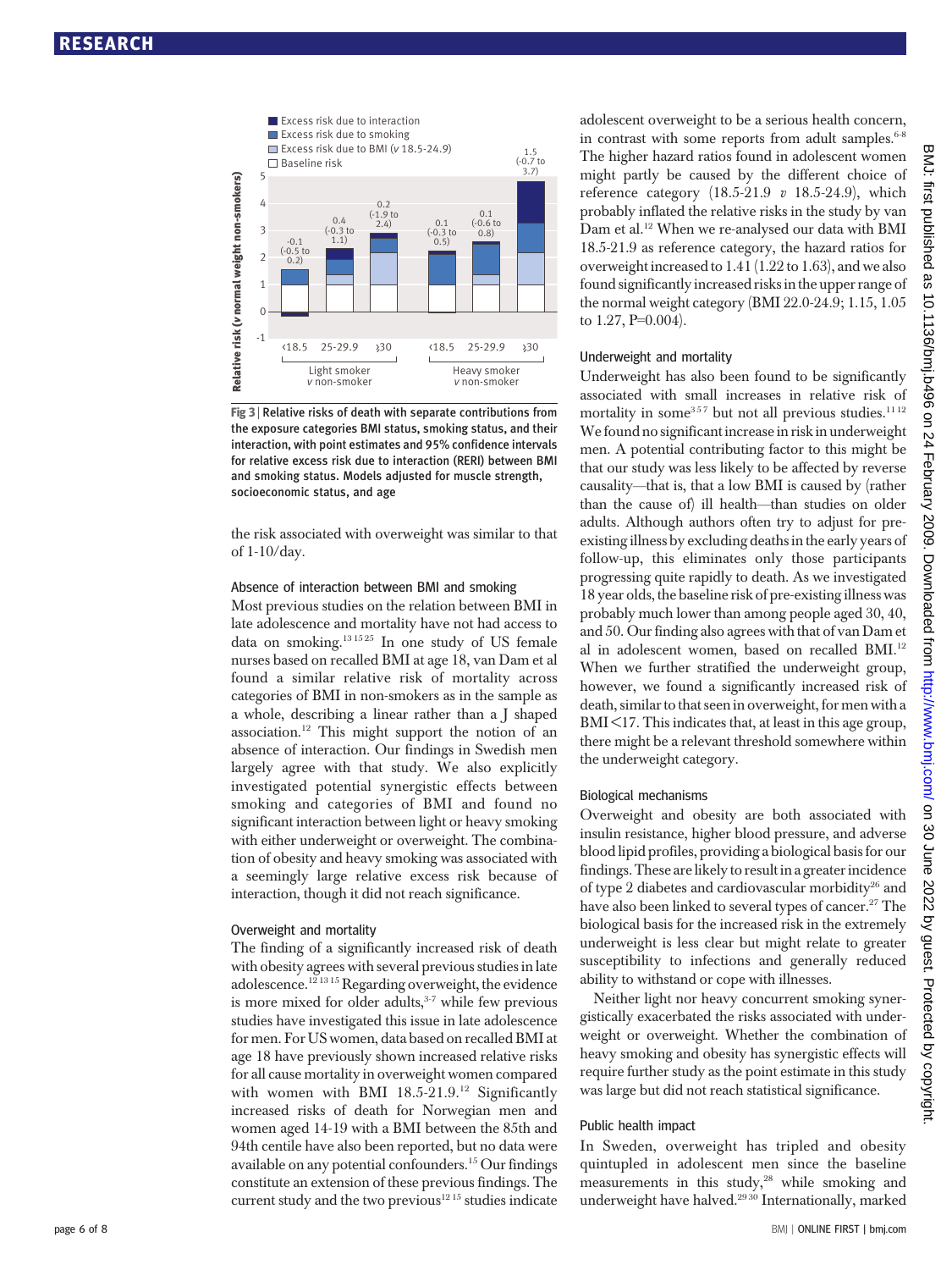WHAT IS ALREADY KNOWN ON THIS TOPIC Smoking and obesity are two of the most important behavioural risk factors for premature death in the West

Whether overweight (but not obesity) and underweight in late adolescence are associatedwith increased risk of premature death, and whether smoking and BMI status have synergistic effects on risk of premature death in men is not known

## **WHAT THIS STUDY ADDS**

—<br>In late adolescence, overweight was as hazardous as smoking 1-10 cigarettes a day, while obesity was as hazardous as smoking >10 cigarettes a day

While the underweight group as a whole did not have any excess risk of premature death compared with normal weight men, having a BMI <17 was associated with a similar risk increase as overweight

No significant synergistic effects of smoking and BMI status on risk of premature death were detected, although the combination of heavy smoking and obesity was associated with a large excess risk

> increases over the past decades have been observed in overweight and obesity<sup>19</sup> and also in smoking in adolescence in some countries.17 Although there was little evidence of synergistic effects, except for combined heavy smoking and obesity, compared with normal weight non-smokers the risk of mortality was more than doubled for overweight light smokers, tripled for obese light smokers, and close to quintupled for obese heavy smokers. In addition, although moderate underweight at this age did not seem to confer any increased risk of mortality, extreme underweight did even after adjustment for smoking. This indicates that the relation between BMI and mortality is not linear in adolescent men, as has been suggested for adolescent women<sup>12</sup> and adults.<sup>411</sup> Hence it might be important to search for explanations other than smoking for the increased mortality in this subgroup.

### Strengths and limitations

Our study was representative of adolescent men and had a long follow-up, measured instead of self reported height and weight, and data on smoking habits, muscle strength, and socioeconomic status. With military conscription being mandatory and participation enforced by law in the period investigated, included participants constitute close to the entire Swedish male population. Self reported BMI is known to be affected by under-reporting, which increases with increasing BMI,31-34 but as trained personnel measured height and weight in this study, the risks of measurement errors were small and further reduced by the exclusion limits we applied.

There were, however, several limitations. Firstly, we had no data on women as military conscription was mandatory only for men in Sweden. US data on recalled BMI at age 18 in women, however, strongly suggest that the associations also hold for women.<sup>12</sup> Secondly, although BMI is a widely used proxy for fatness, it takes neither the muscle  $v$  fat mass relation nor the distribution of fatness into account. Some degree of misclassification is therefore inevitable. The access to data on muscle strength at least partly mitigated this problem, although more direct measures of adiposity would have been preferable, and measures of fat distribution helpful.35Thirdly, we cannot exclude effects of residual confounding caused by unmeasured or imperfectly measured confounders. Finally, the risk of mortality might also be related to changes in weight and smoking during follow-up, for which we had no data. Regarding weight changefrom 18 years to middle age, van Dam et al did not find any substantial increases in risk from  $\geq$ 15  $v$  <4 kg change in weight in their study on women (hazard ratio 1.05, 0.84 to 1.31). The impact of potential changes in smoking is less clear, but a greater rate of smoking cessation than initiation might have resulted in underestimation of the risks of smoking.

#### Summary and conclusion

In summary, we found that overweight and obesity in late adolescence is associated with premature death, regardless of smoking status. Obesity and overweight were as hazardous as heavy and light smoking, respectively, and there was no interaction between smoking and obesity status. The findings indicate that from a mortality perspective targets for young men should be within the non-smoking, normal weight range, and that overweight, obesity, and smoking among adolescents might be good targets for intensified public health initiatives.

Contributors: MN conceived the hypothesis, conducted the statistical analyses, and wrote the first draft of the manuscript. JS and FR provided critical input at all stages and critically reviewed and contributed to the final draft. All authors are guarantors.

Funding: MN was funded by Arbetsmarknadens Forsakrings-och Aktiebolag (AFA) and JS by the Swedish Heart-Lung Foundation and the Swedish Research Council (2007-5942). The funding sources did not read or comment on any version of the manuscript, nor influence the analyses in any way.

#### Competing interests: None declared.

**Ethical approval:** The study was approved by the ethics committee at the Karolinska Institute, Stockholm, Sweden.

- 1 Popkin BM, Conde W, Hou N, Monteiro C. Is there a lag globally in overweight trends for children compared with adults? Obesity (Silver Spring) 2006;14:1846-53.
- 2 Ogden CL, Carroll MD, Curtin LR, McDowell MA, Tabak CJ, Flegal KM. Prevalence of overweight and obesity in the United States, 1999- 2004. JAMA 2006;295:1549-55.
- 3 Adams KF, Schatzkin A, Harris TB, Kipnis V, Mouw T, Ballard-Barbash R, et al. Overweight, obesity, and mortality in a large prospective cohort of persons 50 to 71 years old. N Engl J Med 2006;355:763-78.
- Ajani UA, Lotufo PA, Gaziano JM, Lee IM, Spelsberg A, Buring JE, et al. Body mass index and mortality among US male physicians. Ann Epidemiol 2004;14:731-9.
- Jee SH, Sull JW, Park J, Lee SY, Ohrr H, Guallar E, et al. Body-mass index and mortality in Korean men and women. N Engl J Med 2006;355:779-87.
- 6 McGee DL. Body mass index and mortality: a meta-analysis based on person-level data from twenty-six observational studies. Ann Epidemiol 2005;15:87-97.
- 7 Flegal KM, Graubard BI, Williamson DF, Gail MH. Excess deaths associated with underweight, overweight, and obesity. JAMA 2005;293:1861-7.
- 8 Flegal KM, Graubard BI, Williamson DF, Gail MH. Cause-specific excess deaths associatedwith underweight, overweight, and obesity. JAMA 2007;298:2028-37.
- 9 Strickler HD, Hall C, Wylie-Rosett J, Rohan T. Underweight, overweight, obesity, and excess deaths. JAMA 2005;294:551-2.
- 10 Willett WC, Hu FB, Colditz GA, Manson JE. Underweight, overweight, obesity, and excess deaths. JAMA 2005;294:552-3.